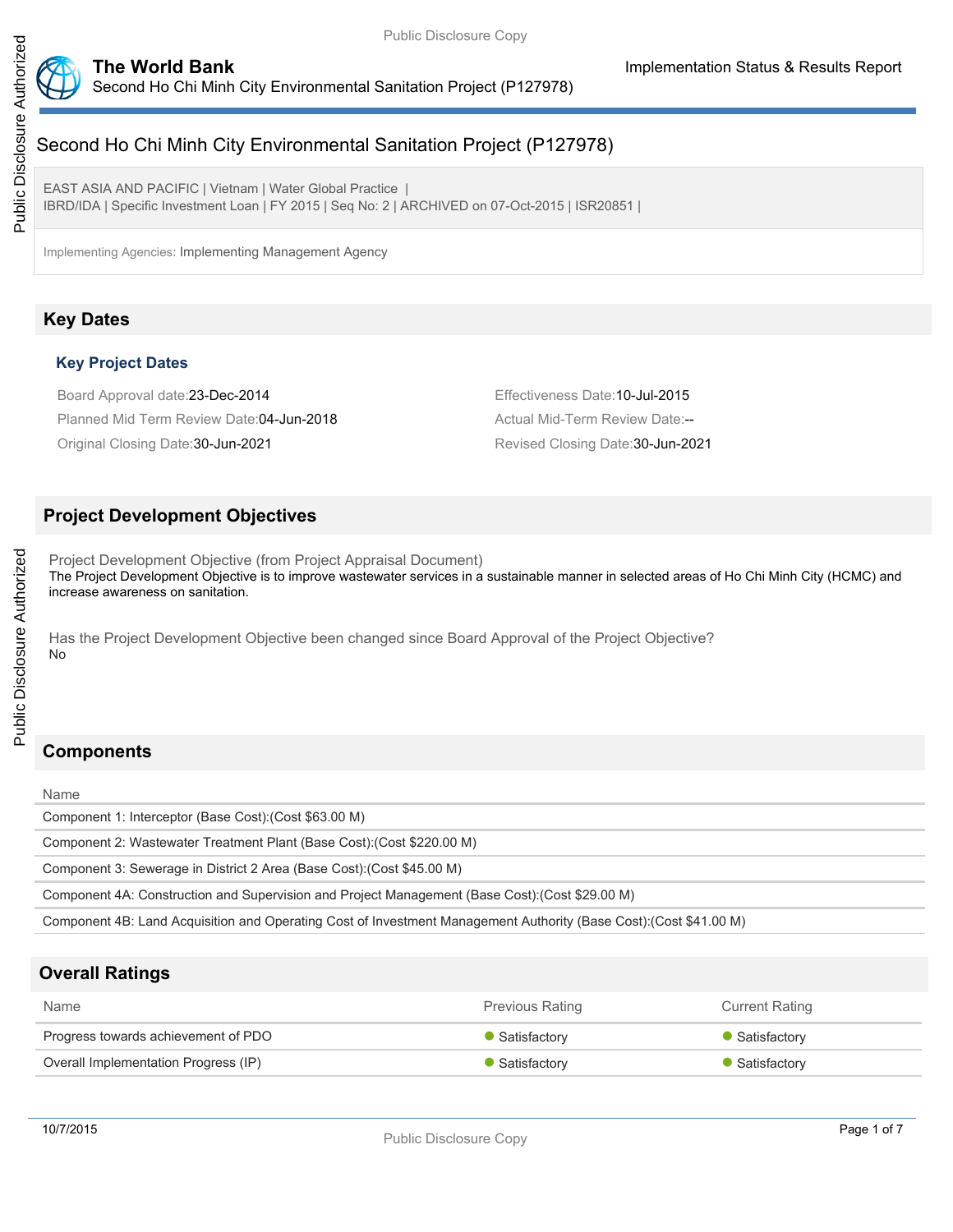

# **The World Bank Implementation Status & Results Report** Second Ho Chi Minh City Environmental Sanitation Project (P127978)

Overall Risk Rating **Substantial Substantial Coverall Risk Rating Substantial Substantial Coverall Risk Rating** 

## **Implementation Status and Key Decisions**

This is the second ISR of the project that recently became effective on July 10, 2015. At this early stage of project implementation, there are no substantial issues. However, it would be important for the HCMC authorities to carry out the following in a timely manner: a) land acquisition needed for investments under the project; and b) procurement planned for the first 18 months to support construction and technical assistance.

This ISR is prepared on the basis of a desk review and a meeting between the Bank and HCMC authorities on September 10, 2015. A full supervision mission is planned before the end of 2015. During that upcoming supervision mission the overall status of the project will be reviewed and reflected in the next ISR.

#### **Risks**

**Systematic Operations Risk-rating Tool**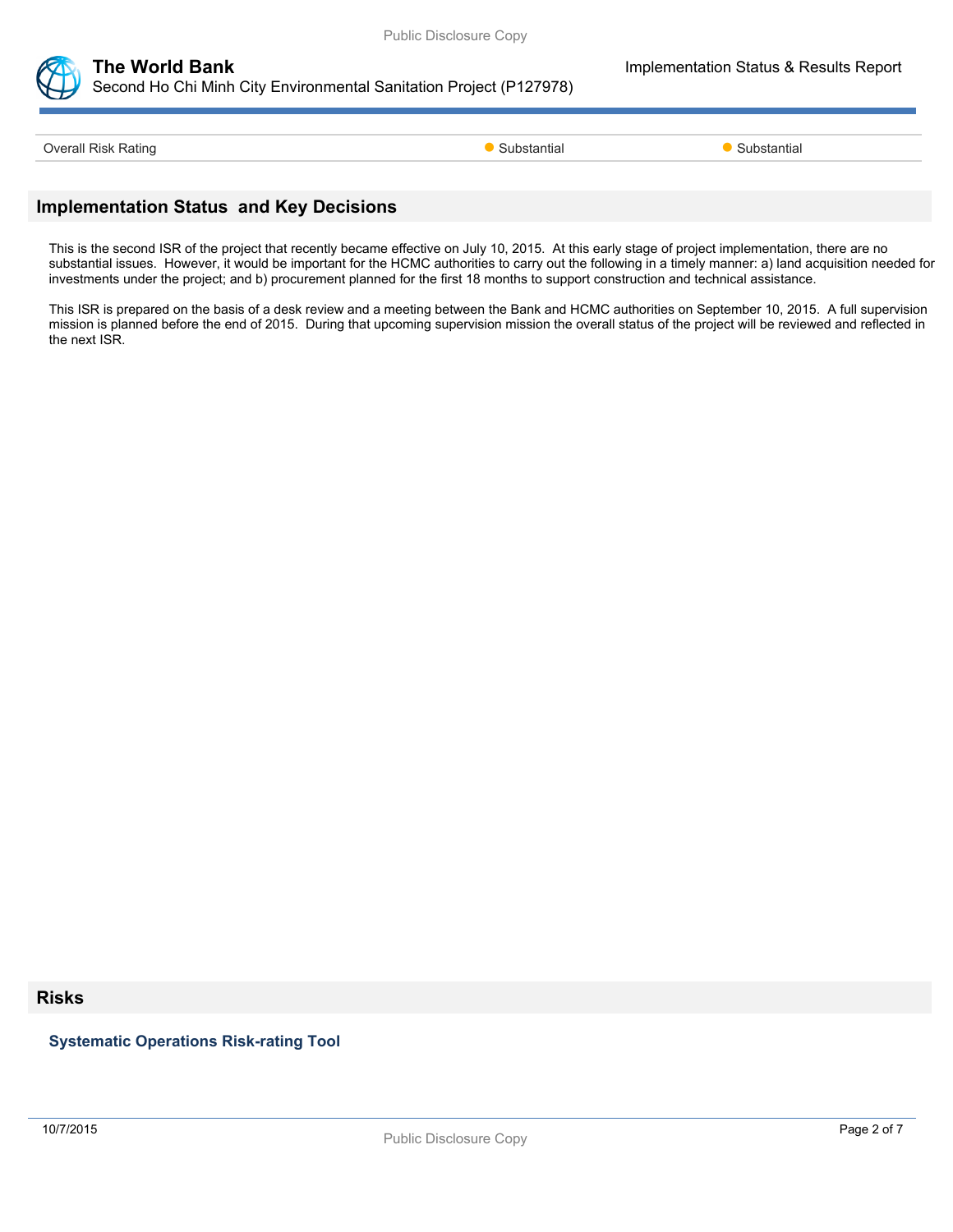

# **The World Bank Implementation Status & Results Report**

Second Ho Chi Minh City Environmental Sanitation Project (P127978)

| <b>Risk Category</b>                                            | Rating at Approval                                  | <b>Previous Rating</b> | <b>Current Rating</b> |
|-----------------------------------------------------------------|-----------------------------------------------------|------------------------|-----------------------|
| <b>Political and Governance</b>                                 | $- -$                                               | • Substantial          | • Substantial         |
| Macroeconomic                                                   | $- -$                                               | • Moderate             | • Moderate            |
| Sector Strategies and Policies                                  | $- -$                                               | • Moderate             | • Moderate            |
| Technical Design of Project or Program                          | $\hspace{0.05cm} -\hspace{0.05cm} -\hspace{0.05cm}$ | $\bullet$ Low          | $\bullet$ Low         |
| Institutional Capacity for Implementation and<br>Sustainability | $- -$                                               | • Substantial          | • Substantial         |
| Fiduciary                                                       | $\qquad \qquad -$                                   | • Moderate             | • Moderate            |
| <b>Environment and Social</b>                                   | $- -$                                               | • Substantial          | • Substantial         |
| <b>Stakeholders</b>                                             | $\hspace{0.05cm} -\hspace{0.05cm} -\hspace{0.05cm}$ | • Moderate             | • Moderate            |
| Other                                                           | $- -$                                               | $-$                    | $-$                   |
| Overall                                                         | $- -$                                               | • Substantial          | Substantial           |

# **Results**

## **Project Development Objective Indicators**

Volume(mass) of BOD pollution load removed by treatment plant under the project (Tones/year, Core)

|       | <b>Baseline</b> | Actual (Previous) | Actual (Current)  | End Target  |
|-------|-----------------|-------------------|-------------------|-------------|
| Value | 0.00            | $- -$             | $\hspace{0.05cm}$ | 3883.00     |
| Date  | 30-Oct-2015     | $-\!$             | $\hspace{0.05cm}$ | 30-Jun-2021 |

Direct project beneficiaries (number), of which female (percentage (Number, Custom Supplement)

|       | Baseline | Actual (Previous) | Actual (Current) | End Target |
|-------|----------|-------------------|------------------|------------|
| Value | 0.00     | --                | --               | 1125000.00 |

Maintaining cost recovery for wastewater management in HCMC (Number, Custom Supplement)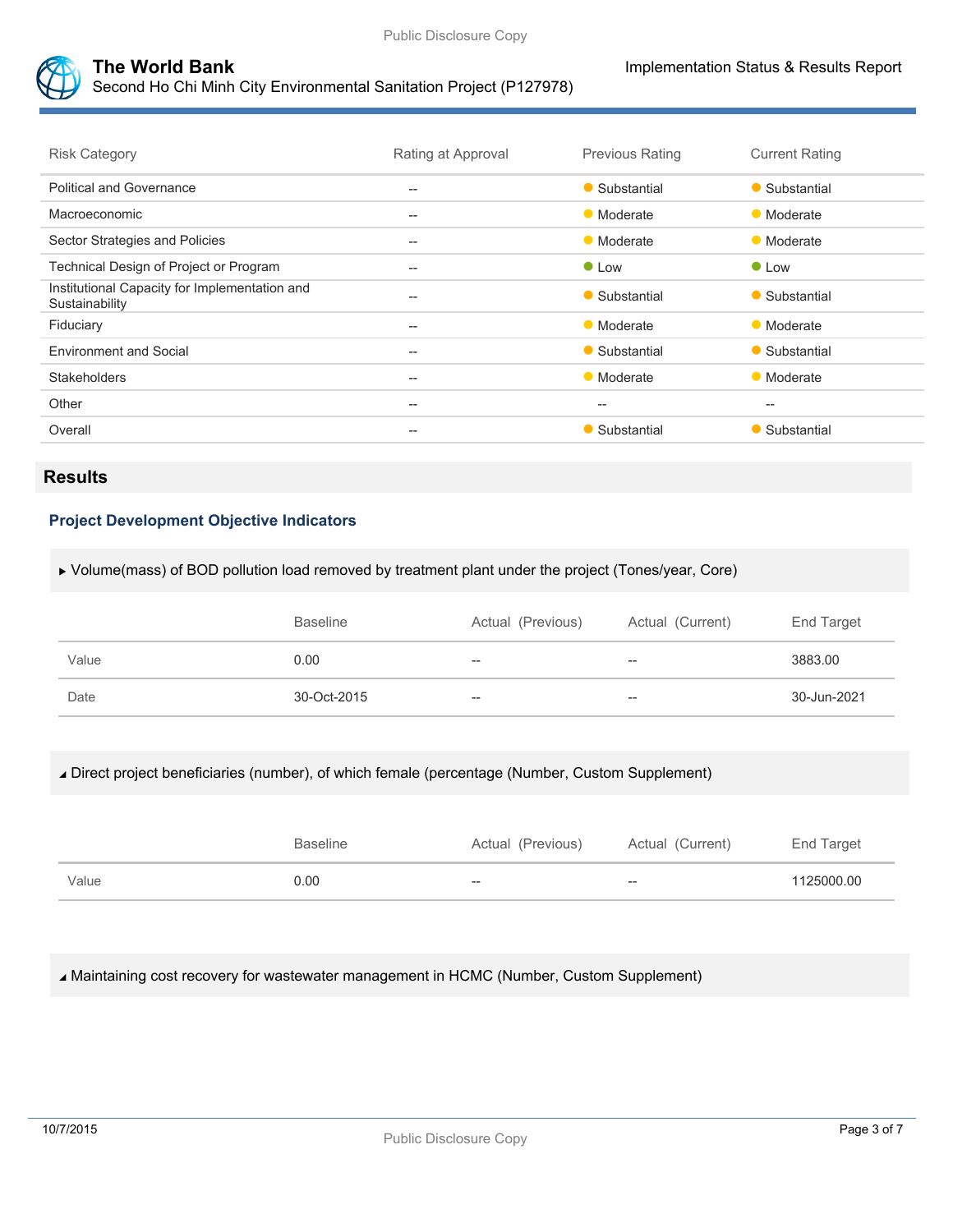

Baseline **Actual (Previous)** Actual (Current) End Target Value 0.00 -- -- 1.00

#### Percentage of respondents demonstrating an increase in awareness on sanitation issues (Percentage, Custom Supplement)

|       | <b>Baseline</b> | Actual (Previous) | Actual (Current) | End Target |
|-------|-----------------|-------------------|------------------|------------|
| Value | 0.00            | $- -$             | $- -$            | 50.00      |

#### Overall Comments

At this early stage of project preparation, there are no indicators to report. However, project activities are designed to meet the target values of the above mentioned indicators. The actual values of the indicators will be provided once results are available during a later stage of project implementation.

#### **Intermediate Results Indicators**

#### ► Length of interceptor installed (Kilometers, Custom)

|       | <b>Baseline</b> | Actual (Previous) | Actual (Current)                      | End Target  |
|-------|-----------------|-------------------|---------------------------------------|-------------|
| Value | 0.00            | $\hspace{0.05cm}$ | $\hspace{0.05cm}$ – $\hspace{0.05cm}$ | 8.00        |
| Date  | 30-Oct-2015     | $-$               | --                                    | 30-Jun-2021 |

#### New household sewer connections constructed under the project (Number, Core)

|       | <b>Baseline</b> | Actual (Previous)        | Actual (Current) | End Target  |
|-------|-----------------|--------------------------|------------------|-------------|
| Value | $- -$           | $- -$                    | $- -$            | 7153.00     |
| Date  | 30-Oct-2015     | $\overline{\phantom{m}}$ | $- -$            | 30-Jun-2021 |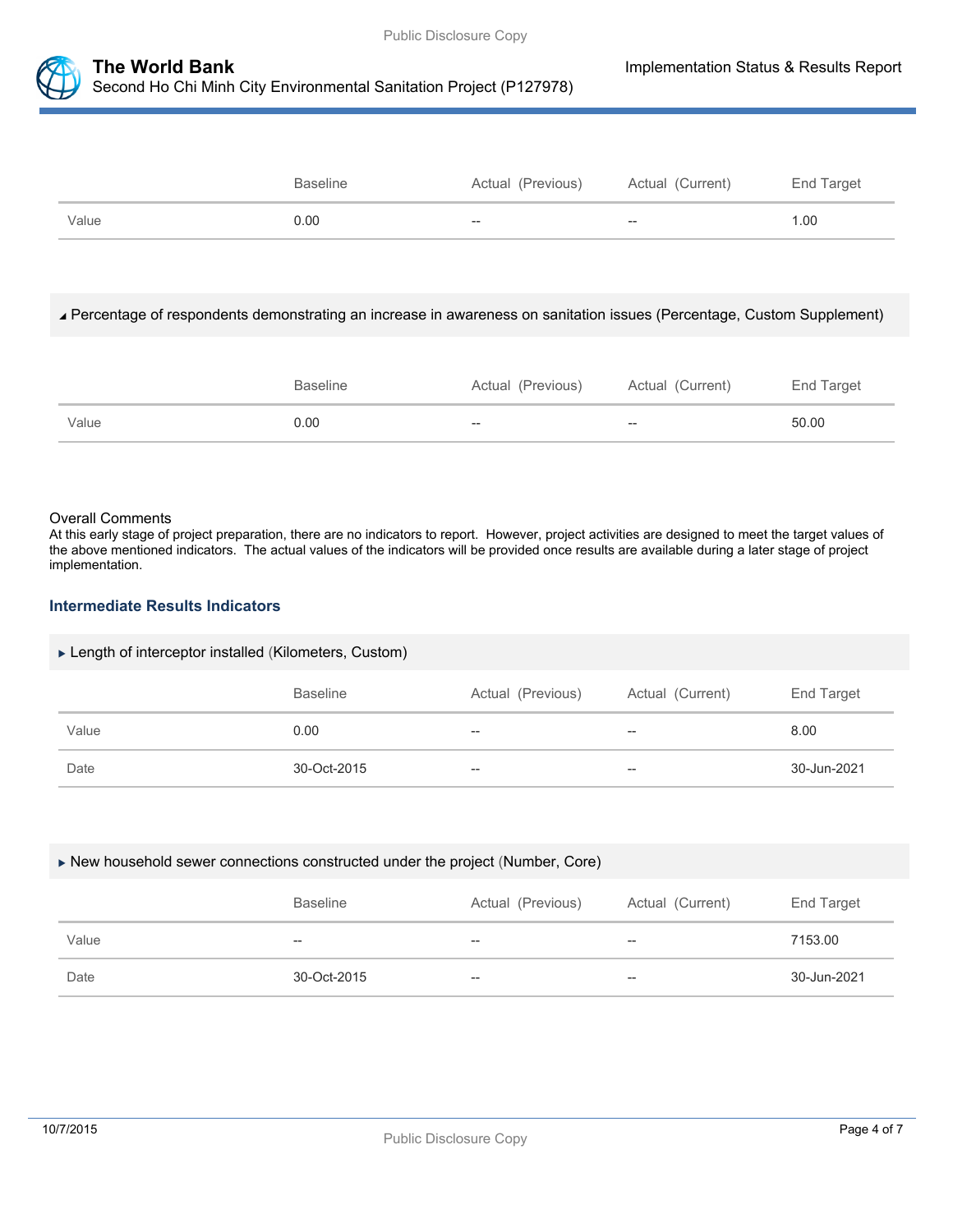

# District 2 sewers operational (Yes/No, Custom) Baseline **Actual (Previous)** Actual (Current) End Target Value N -- -- Y Date 30-Oct-2015 -- -- 30-Jun-2021

#### DBO Contractor activities in place (Yes/No, Custom)

|       | <b>Baseline</b> | Actual (Previous) | Actual (Current) | End Target  |
|-------|-----------------|-------------------|------------------|-------------|
| Value | N               | $- -$             | $- -$            |             |
| Date  | 30-Oct-2015     | $- -$             | $- -$            | 30-Jun-2021 |

#### Survey and IEC activities conducted (Yes/No, Custom)

|       | <b>Baseline</b> | Actual (Previous) | Actual (Current)         | End Target  |
|-------|-----------------|-------------------|--------------------------|-------------|
| Value | N               | $- -$             | $\overline{\phantom{m}}$ |             |
| Date  | 30-Oct-2015     | $-\!$             | $- -$                    | 30-Jun-2021 |

#### Number of poor people in the D2 area connected to the sewerage network (Number, Custom)

|       | <b>Baseline</b> | Actual (Previous) | Actual (Current) | End Target  |
|-------|-----------------|-------------------|------------------|-------------|
| Value | 0.00            | $\hspace{0.05cm}$ | $-\!$            | 3318.00     |
| Date  | 30-Oct-2015     | $-\!$             | $- -$            | 30-Jun-2021 |

#### Overall Comments

# **Data on Financial Performance**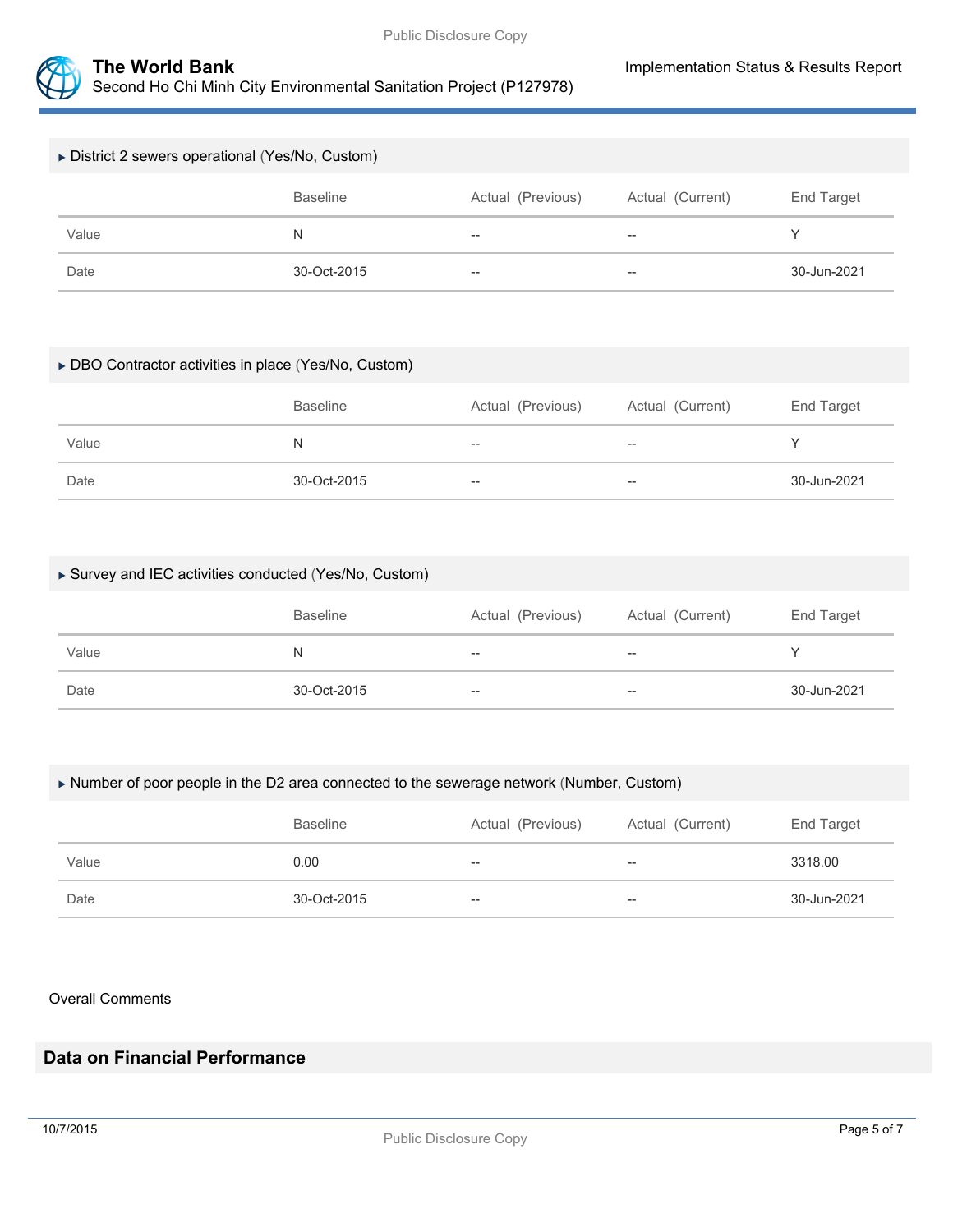

# **The World Bank Implementation Status & Results Report** Second Ho Chi Minh City Environmental Sanitation Project (P127978)

#### **Disbursements (by loan)**

| Project                    | Loan/Credit/TF    | <b>Status</b> | Currency      | Original | Revised      | Cancelled                 | <b>Disbursed</b> | Undisbursed        | Disbursed         |       |
|----------------------------|-------------------|---------------|---------------|----------|--------------|---------------------------|------------------|--------------------|-------------------|-------|
| P127978                    | <b>IBRD-84600</b> | Effective     | <b>USD</b>    | 250.00   | 250.00       | 0.00                      | 0.63             | 249.38             |                   | $0\%$ |
| P127978                    | IDA-55680         | Effective     | USD           | 200.00   | 200.00       | 0.00                      | 0.00             | 189.03             |                   | $0\%$ |
| <b>Key Dates (by loan)</b> |                   |               |               |          |              |                           |                  |                    |                   |       |
| Project                    | Loan/Credit/TF    | <b>Status</b> | Approval Date |          | Signing Date | <b>Effectiveness Date</b> |                  | Orig. Closing Date | Rev. Closing Date |       |
| P127978                    | IBRD-84600        | Effective     | 23-Dec-2014   |          | 12-Mar-2015  | 10-Jul-2015               |                  | 30-Jun-2021        | 30-Jun-2021       |       |
| P127978                    | IDA-55680         | Effective     | 23-Dec-2014   |          | 12-Mar-2015  | 10-Jul-2015               |                  | 30-Jun-2021        | 30-Jun-2021       |       |

#### **Cumulative Disbursements**



# **Restructuring History**

There has been no restructuring to date.

# **Related Project(s)**